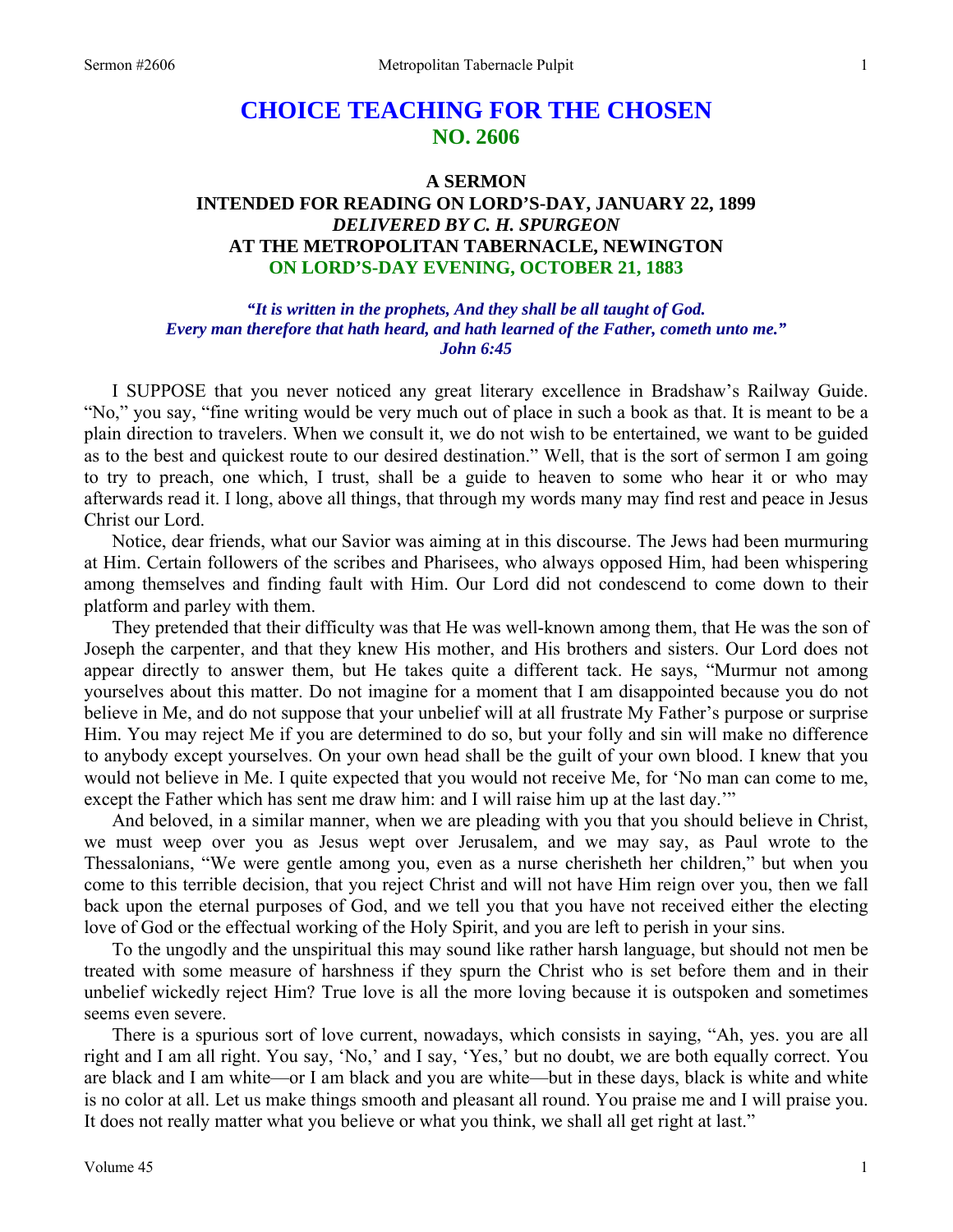That kind of talk, or the preaching which comes practically to the same point, is infernal cruelty to immortal souls. I dare not use a milder term to describe it. It may be cried up as charity, but there is no charity in it. It is a shameful selfishness which, for the sake of ease and popular favor, cries, "Peace, peace, when there is no peace," and seduces men to their own destruction, playing to them merry tunes when, all the while, they are dancing down to death and to hell.

 Our Lord Jesus Christ was not a preacher of that order. When men refused Him, He flashed the red light of truth in their faces and made them know that if they rejected Him, they rejected their only hope of mercy, and if they turned against His grace, it was because they did not know its power and were not under its influence.

 He taught these people, who murmured at Him, that they never would believe in Him unless the Father taught them. He plainly declared that the Father would teach all His own and that if those who were listening to Him did not come to Him, it would prove that the Father had not taught them, that they were not God's chosen, and therefore, they would perish in their carnal and guilty ignorance of Christ.

 Now coming to the text, I shall ask you to notice, first, *the promise of the Father's teaching of His own people*. "It is written in the prophets, And they shall be all taught of God." Then, secondly, we shall *examine the teaching itself*. "They shall be all taught of God." And thirdly, we shall consider *the grand result of the teaching.* "Every man therefore that hath heard, and hath learned of the Father, cometh unto me."

**I.** To begin, then, there is, in the text, THE PROMISE OF THE FATHER'S TEACHING OF HIS OWN PEOPLE.

 Christ says, concerning this promise, "It is written in the prophets." I greatly admire that sentence, because if there was ever anyone in this world who might have spoken on His own authority, without quoting Scripture, it was our Lord Jesus Christ. "In him dwelleth all the fullness of the Godhead bodily," and therefore, all His sayings are the utterances of omnipotence.

 And He often, when upon the earth, made use of that great double Amen, "Verily, verily, I say unto you." Yet this divine Teacher, who spake as never man spake, continually quoted from the Old Testament and supported His own teachings by quotations from "the law and the prophets," and the psalmists and other inspired writers.

 In this case, addressing Himself to the Jews, He says, "It is written in the prophets." The tendency, nowadays, even among preachers, is to depreciate and dishonor Holy Scripture. I am often saddened as I find how many are caviling at one part or another of the Sacred Word. To my heart, there is nothing more authoritative or more conclusive than this little sentence, "It is written."

 If God's message to men is written, that is enough for me—and my great concern shall be to find out what that message really is. Every man must have infallibility somewhere. Some find it in the Pope, but I frankly confess that I have never seen the slightest sign of it there. Some find it in what they call, "the church." I am sure I do not know in which church to look for it, for all of them seem to me to be very, very fallible.

 I find infallibility in the inspired Word of God. Here is a harbor where I can drop down my anchor, feeling certain that it will hold. Here is a place where I can find sure footing, and by the grace of God, from this confidence I shall never be moved. "It is written in the prophets," is quite enough for me. I trust, beloved, that it is also sufficient for all of you.

 That we may learn the lesson that our Lord intended to teach, let us look at the words which He quoted. He said, "It is written in the prophets." And truly, the passage or its equivalent may be found in more places than I shall be able to refer to now, but will you kindly look first to the fifty-fourth chapter of Isaiah, at the thirteenth verse?

 Ah! I see the eyes of you Bible-lovers flash and I think I hear you say, "Fifty-fourth of Isaiah? Why, of course, that follows just after the fifty-third of Isaiah!" Precisely so, and that fifty-third of Isaiah, as you well know, is all about *Christ's substitutionary sacrifice*. There we have the full-length portrait of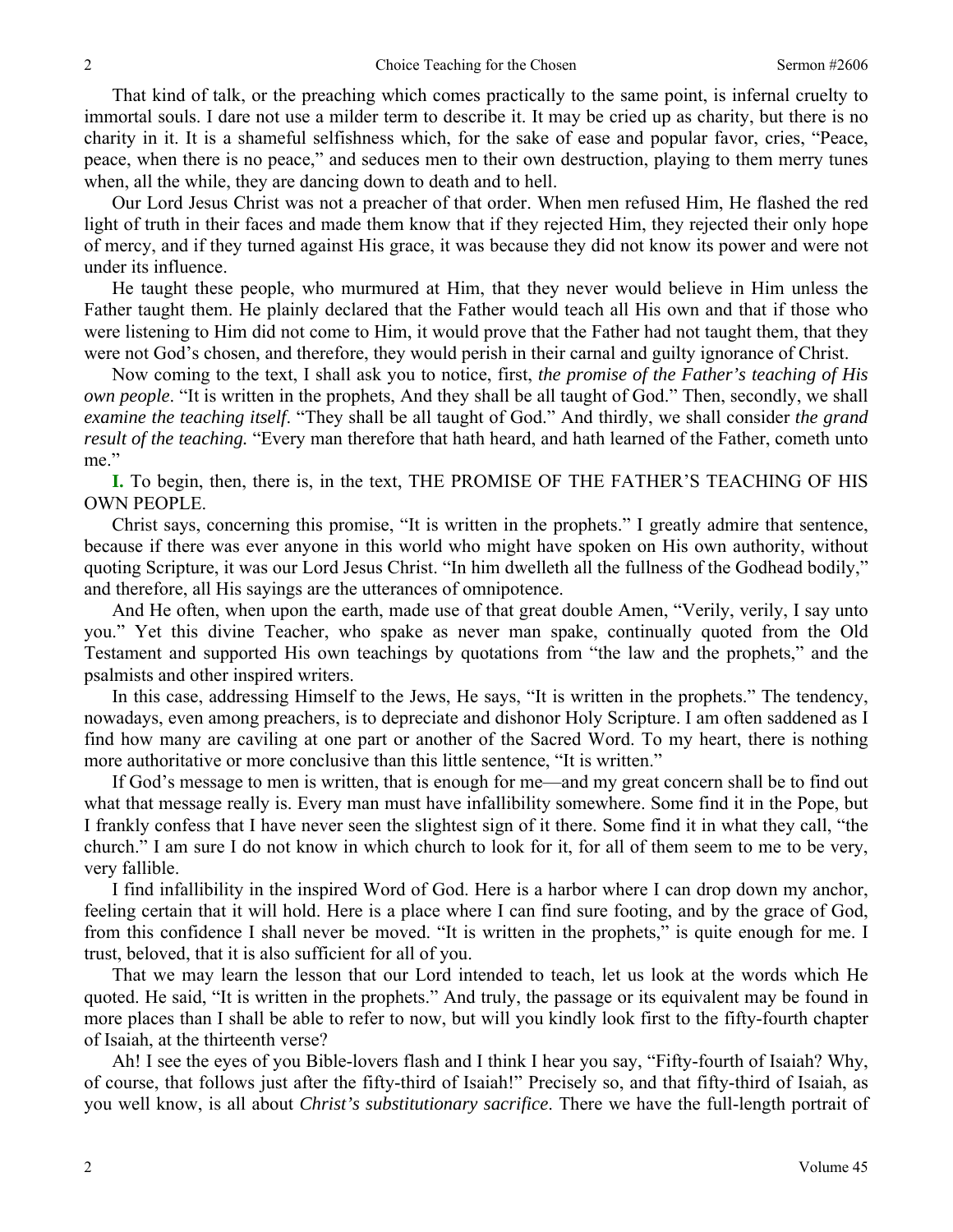the bleeding Substitute, "But he was wounded for our transgressions, he was bruised for our iniquities: the chastisement of our peace was upon him; and with his stripes we are healed."

 Many of you know by heart that blessed chapter, so full of the doctrine of God laying upon Christ the sin of His people, and of Christ bearing all their iniquities, that they might be forever free. Well, immediately after that great central truth of the Christian faith, comes this fifty-fourth chapter, "Sing, O barren, thou that didst not bear; break forth into singing, and cry aloud, thou that didst not travail with child," For there is no better place for any to sing than at the foot of the cross, gazing by faith upon the crucified Savior.

 O earth, with all your barrenness. O heart of steel, with all your hardness. "Break forth into singing," for there is heavenly joy and there is the promise of heaven itself in the death of Him who lived, and loved, and died for us!

 Further on in the fifty-fourth chapter comes this thirteenth verse, from which our Savior quoted, "And all thy children shall be taught of the LORD; and great shall be the peace of thy children." This is *a promise to the Lord's own people*. The teaching of Scripture is that Christ died for His chosen. "Christ loved the church, and gave himself for it."

 God's promise, "All thy children shall be taught of the LORD," is made to His own church and to all who are the children of that church, namely, all who believe in the Lord Jesus Christ unto eternal life. All God's chosen, all whose names are written in the Lamb's Book of Life, all whom Christ has redeemed by His blood, shall be, each according to his measure, in due time taught of the Lord.

 That is the meaning of the promise as we get it in Isaiah's prophecy. First, it follows the doctrine of substitution, and next, it is made to God's chosen people.

 Now will you turn over a few pages in your Bible and read what is written in the thirty-first chapter of the prophecy of Jeremiah, beginning at the thirty-first verse? "Behold, the days come, saith the LORD, that I will make a new covenant with the house of Israel, and with the house of Judah: not according to the covenant that I made with their fathers in the day that I took them by the hand to bring them out of the land of Egypt; which my covenant they brake, although I was an husband unto them, saith the LORD: but this shall be the covenant that I will make with the house of Israel; After those days, saith the LORD, I will put my law in their inward parts, and write it in their hearts; and will be their God, and they shall be my people. And they shall teach no more every man his neighbour, and every man his brother, saying, Know the LORD: for they shall all know me, from the least of them unto the greatest of them, saith the LORD: for I will forgive their iniquity, and I will remember their sin no more."

 So, you see, *this promise is joined with other blessings of the new covenant*. Notice that when our Savior quoted the prophecy, He commenced with the word "and." Now, as a general rule, when you make a quotation, you do not begin with "and." That is a copulative conjunction which joins one sentence to another, yet our Lord begins with an "and," as if to hint that there was a great deal going before it of which He could not speak fully just then.

 There is "an everlasting covenant, ordered in all things and sure," which God has made with Christ Jesus His Son on our behalf, and all who were represented by Christ became, by virtue of their union with Him, partakers in all the blessings of that covenant. Our side of it has been fulfilled by Christ our Representative. He has done the Father's will perfectly and He has been able to say concerning the part entrusted to Him, "It is finished."

 The side of the covenant which has yet to be fulfilled is God the Father's portion, and that runs thus, "I will, and they shall"—"I will be their God, and they shall be my people. I will put my fear in their hearts, that they shall not depart from me. I will instruct them so that they shall not need to have anyone to say to them, 'Know the LORD,' for they shall all know me, from the least of them unto the greatest of them." What a wonderful promise this is! It is perfectly unconditional and freely made by the Father concerning all His chosen.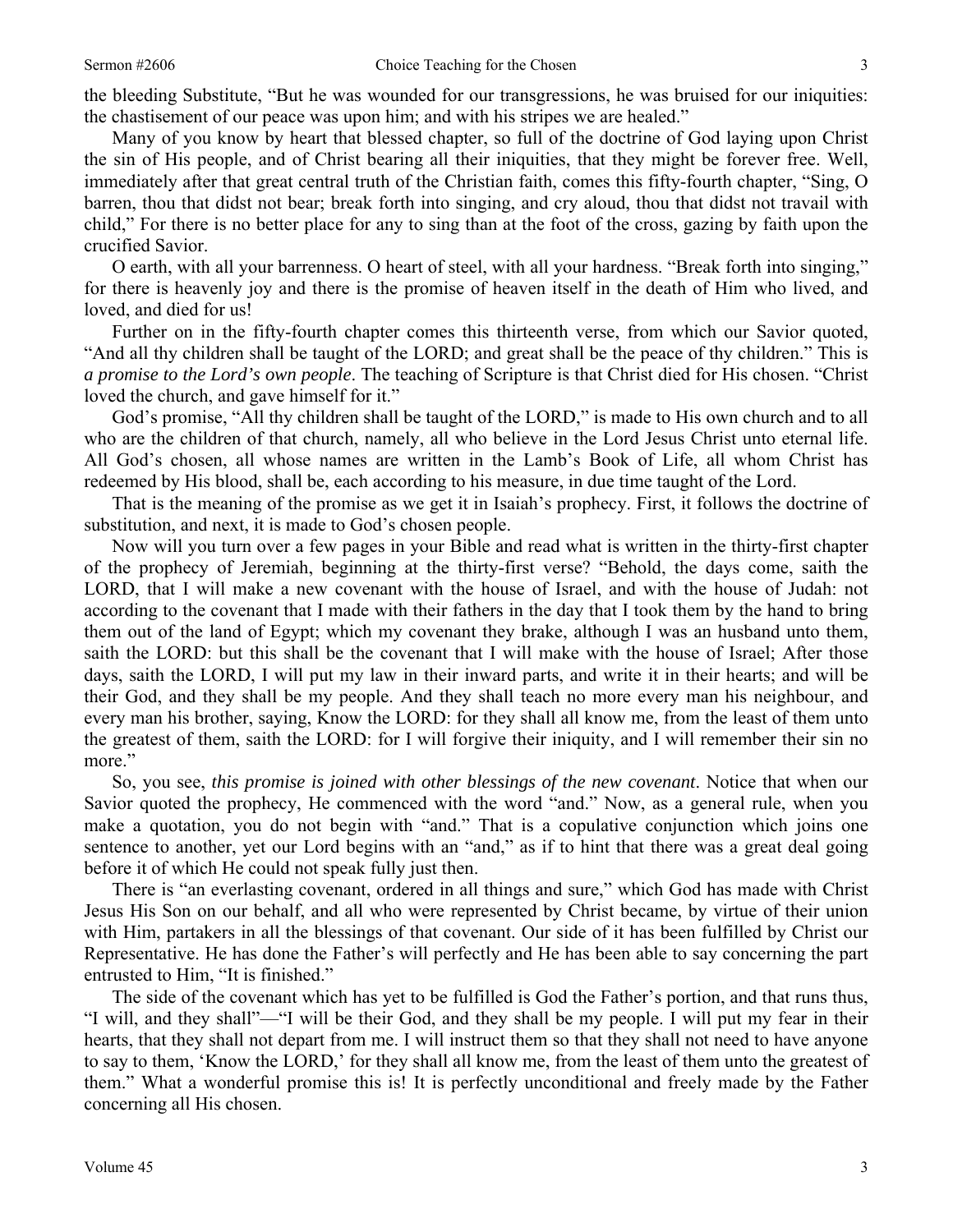As it stands in these two prophecies, as our Savior quotes it, *it is a promise made to each individual of the chosen seed.* "They shall be *all* taught of God." Then there shall not be one true child of God who shall not be taken into the Lord's school, and be taught and trained by the Divine Father.

 Perhaps someone asks the very important question, "Do I belong to that blessed number?" Let me reply by making another inquiry, Have *you* been truly taught of the Lord? If so, you do belong to the chosen company. If you have not been taught of the Lord, I cannot tell whether you are His or not. None of us can climb to heaven and unroll the eternal parchments, to tell whose name is written there. And until there is some open and overt evidence of your being the Lord's, I cannot declare that you are.

 But by this test shall you know it—if you have been taught of the Lord, you are one of His children, you are in the covenant of grace, and you shall have your full share of every good thing which the Lord has there laid up for His own.

That, then, is the promise of the Father's teaching.

**II.** Now, in the second place, let us briefly examine THE TEACHING ITSELF. "They shall be all taught of God."

 I want you to notice, first, that *this teaching is, practically, the same thing as God's drawing*. Let me read the previous verse. "No man can come to me, except the Father which has sent me draw him. And they shall be all taught of God." The way in which God draws men to Christ is not merely by persuasion, but by instruction.

 The Father does not draw us to Christ by a force which is contrary to our nature and will—we are not stocks and stones, and He does not treat us as if we were. We are rational, responsible, free agents, and He deals with us as such, never snapping even the finest strings in the instrument of human nature, so far as it is human nature. So, when He draws men, He draws them by teaching them.

 I will show you how the Lord does this. He first teaches the poor soul what a great sinner he is and that makes him look out for a great Savior. He teaches that poor sinner the impossibility of his being saved by his own works, and that makes him look for the works of somebody else. He teaches that poor sinner that He has authorized Christ to stand in his stead, and by His life and death, to meet all the law's demands on that sinner's behalf. And the poor sinner says, "Why, that is exactly what I want!"

 So, while the Lord teaches him, He is really drawing him, and in like manner, there ought to be a great deal of teaching in all our attempts to draw men to Christ—I mean, in our efforts to be the instruments of drawing them. If I stand here and simply shout, "Believe, Believe, Believe," I cannot expect that any good and lasting result will come of my shouting.

 I must tell people what they are to believe. I may try to persuade men to do this and to do that, and there may be great force in the persuasion, but unless they understand the reason for my pleading, little will come of it. God's way of working should be our way of working and He draws men by teaching them. Observe that very carefully.

 Now notice what kind of teaching is here promised. *It is divine teaching*. "All thy children shall be taught of the Lord." "They shall be all taught of God." There is no teaching but that which will ever save the soul. My dear hearer, you may listen to the best preacher who ever lived, but unless God shall apply the truth to your heart, you will not receive it.

 You may study the best books on theology as long as you like, but unless God the Holy Spirit shall give you the keys of this treasure house, you will never get at its precious things and secure them as your own. Means are to be used—as I will show you in a minute or two—but you must not trust in the means, you must not even rely on the best study that you can give to the Word of God itself as the sure means of your knowing the truth.

 Over and above all that, you need the instruction and illumination of the Holy Spirit. "He shall teach you all things." But unless you have His teaching, you cannot and you will not know the truth. I would like, if I could, to unlearn everything concerning the things of God that I have taught myself. I desire with all my heart that all I know may be what I have learned of the Spirit of God.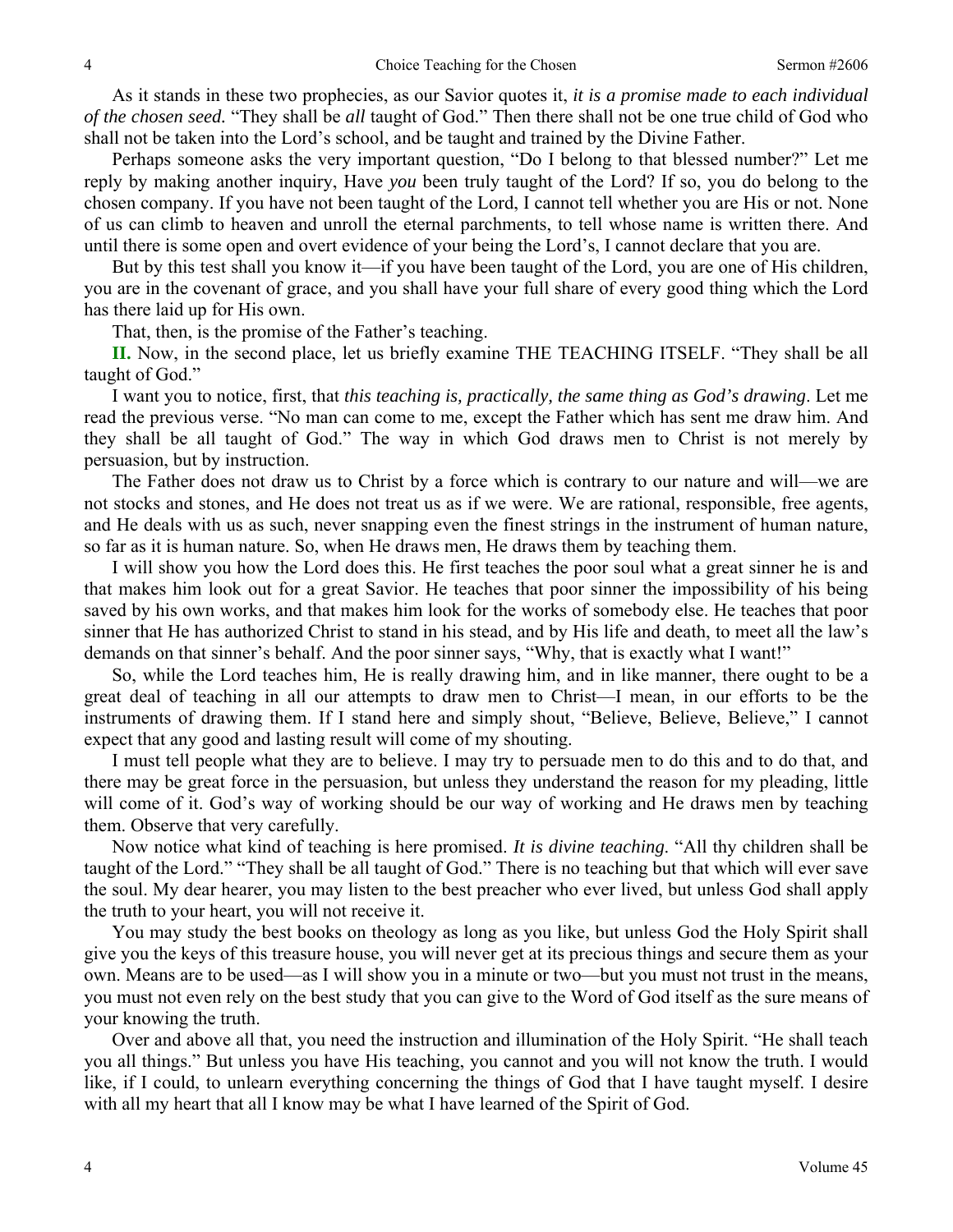And dear soul, if ever you are to come to Christ, you will have to unlearn a great deal that you have been teaching yourself, for nothing will be of any real worth to you in the matter of your eternal salvation but what the Holy Ghost Himself shall write on your heart and teach you. So, the promise of the text concerns divine teaching.

 Yet, notice also, that it *is teaching through the usual means*. "Every man therefore that hath heard, and hath learned of the Father, cometh unto me." "Faith cometh by hearing, and hearing by the word of God." Though my hearing will not save me, yet, ordinarily, it is the channel by which God's Spirit works to the saving of the soul.

 Though my reading of the Scripture will not, of itself, save me, yet it is the usual way by which God enlightens the understanding through the Holy Spirit. Never neglect the means of grace, I pray you, but at the same time, never get into the condition that some are in who feel quite happy so long as they have been to a place of worship on Sunday, and who return home and go to bed, just as if they had done all their duty for the day and had no need of anything further.

 They are like men who go to market, but do not buy anything. Or like persons who go into a field, but do not work in it. They are quite satisfied with having been to the market or the field. It must not be so with you, dear hearers. If you want to find Christ, if you want to go to heaven when you die, never be satisfied with mere hearing of the Word, but pray God the Holy Ghost that, through the hearing, you may be taught of the Lord.

 The most blessed thing about this divine teaching is that *it is effectual teaching*. If you are taught by the ablest divine, you may yet learn nothing. But if you are taught of God, you will really know what you do learn. If He teaches you what your sin really is, you will know it—perhaps even to despair. If He teaches you the meaning of His law, you will know it as you lie at the foot of Sinai trembling. And if He teaches you the fullness of Christ, you will know that and you will rejoice that He is just such a Christ as you want.

 Men are sure to learn whatever God teaches them by His Holy Spirit. There shall not be one who shall pass through His school and yet remain a fool. Though they were all fools when they entered it, yet, ere they leave it, they shall be so instructed as to the way of holiness that they shall not err therein.

 My heart continues praying even while I am preaching, "Lord, teach me," and then it adds, "and Lord, teach these people, too. Come Thou and be their instructor, for what can they know except that which You do teach them?"

**III.** So I shall conclude with this last point—THE GRAND RESULT OF THIS TEACHING.

 We have read the promise of the teaching. We have thought over what kind of teaching it is. Now let us inquire—What is the result of it? "Every man therefore that hath heard, and hath learned of the Father, cometh unto me."

 Some men say that they have been taught of God and then they go on to prove that what they know is of their own inventing. Our Lord's test concerning His disciples is, "By their fruits ye shall know them," and this is the fruit—every man who has heard the Word, and who has been taught of the Father, comes to Christ.

 Therefore, if any man preaches that which does not lead you to Christ, do not listen to it, for evidently he has not been taught of God. And if you find in any book teaching which makes you think less of Christ than you did before, burn the book. It will do you no good and it may do you a great deal of mischief.

 All sound teaching leads to Christ, for if, when the Father Himself is the Teacher, the consummation of our scholarship is that we come to Christ. Surely, when we poor creatures are the teachers, we must be even more bound to begin and end with Christ crucified. You were asking me just now whether you had been taught of the Father, you wanted to know whether you were one of His children. Well, here is the test, have you come to Christ? If so, you have been taught of God.

 Coming to Christ is a very simple thing. It is the easiest thing in all the world, yet no man ever performed it until God the Father instructed him and taught him that sacred art. To wash in Jordan was a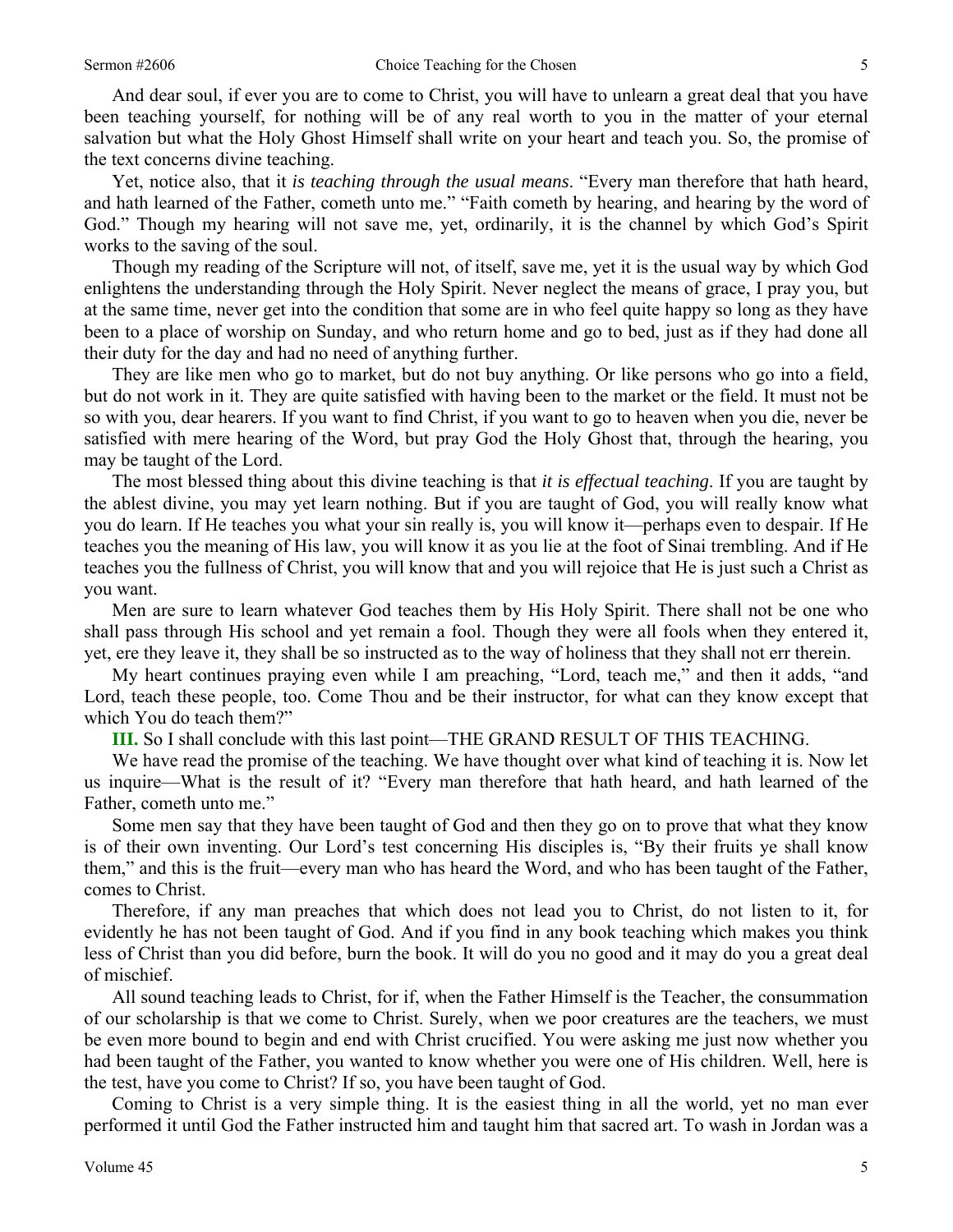very simple thing, yet at first proud Naaman would not do it, but he turned away in a rage. To believe in Jesus is a very simple thing—little children have believed in Him, persons who have scarcely been intellectually above an idiot have, nevertheless, been able to believe in Jesus.

 And yet, with all its simplicity, men never exercise it until they have been taught of the Father. I suppose it is because faith is so easy that they despise it. Naaman's servants said to him, "If the prophet had bid thee do some great thing, wouldest thou not have done it? How much rather then, when he saith to thee, Wash, and be clean?"

 And it is only when the Divine Spirit humbles the heart and makes the man feel that he must stoop to anything so long as he may but be saved, that, at last, he goes down to wash in Jordan according to the saying of the man of God, or to believe in Jesus Christ according to the command of the Gospel.

 You are taught of the Lord, my dear hearer, if you believe in Jesus Christ, that is, *if you come and trust Him*. And if you do not trust Christ, you may be a Doctor of Divinity, but you have never been taught of the Lord. He is not to you "very God of very God," your sole and only Savior. If you do not trust Christ, you are a stranger to the light divine—that assuredly must be the case. You cannot be right in the rest, unless you are trusting in Him, but if you are truly believing in Him, then you are taught of the Lord.

 It is very wonderful how God brings His people to this point of trusting Jesus. I heard a little story which might have fitted very well into my morning sermon [Sermon #1745, Abijah—Or Some Good Thing Towards the Lord], but it was told to me after I had finished my discourse, so I will repeat it to you now. In a London court, there was a little girl who had been to Sunday school and who had found Christ as her Savior.

 She heard that there was a poor woman lying very ill and all alone, up two flights of stairs, so the child went up to the room, just pushed the door open, but did not show herself, and said, "Believe on the Lord Jesus Christ and thou shalt be saved." A nurse came in the afternoon to attend to the poor creature and she fetched in a city missionary to see the woman, for she talked so strangely, the nurse thought.

 When the good man came in, the woman said, "I am so happy, I am believing in the Lord Jesus Christ, and I am saved. An angel came to the door and I heard him speak, and he said, 'Believe on the Lord Jesus Christ, and thou shalt be saved,' and I did believe on Him and I am saved." It was not an angel at all, it was that little girl, but it did not matter in the least who said it, for it was just as true whether an angel or a child spoke the words.

 I long that God should lead you, my dear friend, to feel, "It does not matter how the Gospel comes to me, for if it is true, I believe it and I accept the Christ whom it makes known to me." Some of you probably think that if an angel were to come flying through the Tabernacle, and were to alight just against your seat and say to you, "Believe on the Lord Jesus Christ, and thou shalt be saved," you would believe at once, but it would not make any difference in your believing, would it?

 It is the same message as I, who am indeed in the Scriptural sense one of the angels of the churches, put before you. You do not mind who brings the letter that is full of good news. I never trouble to send out to inquire the color of the postman's hair, if he brings me a letter. I take it and read its contents, and you need not stop to ask whether the message comes to you by an angel, or a babe, or a minister, or whoever it is.

 "Believe on the Lord Jesus Christ, and thou shalt be saved." And if you do believe on Him, then I know that the Father taught you, I am persuaded that you are one of God's elect, and I can turn and say to you, "Yes, though I have not read the secret roll of the redeemed, if you believe in Christ, your name is there." For there never was a soul yet that came to Christ except the Father drew him, and the Father never drew one by mistake and He never will do so. This is the blessed consummation of all God's teaching, that the taught ones come to Christ.

 But notice, ere I close, that the Lord says, "Every man therefore that hath heard, and hath learned of the Father, cometh unto me." He does not merely come once, but *he keeps on coming*. Do not make any mistake about faith in Christ, as if it were one single act and then were done with. The faith that saves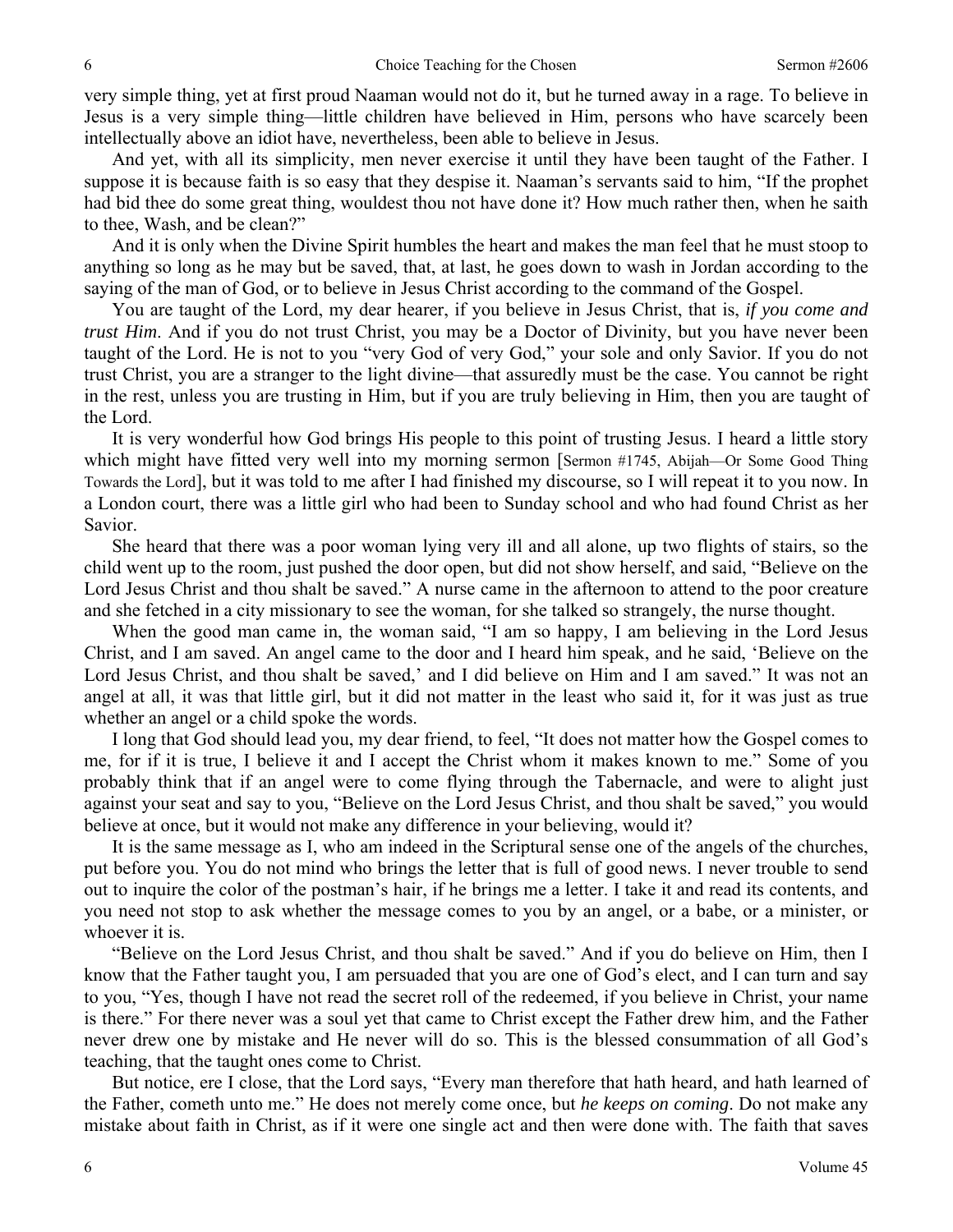the soul is an all-the-day faith and an every-day faith. If you believe in Christ, your faith must be of the kind that believes today, tomorrow, and forever.

 If you say, "I believe that I believed in Christ twenty years ago and therefore I am saved," I do not believe anything of the kind. Unless you believe still, you did never truly believed in Christ Jesus, for the faith that God works in the soul is a continual faith. It has its ups and downs—sometimes, like the moon, it is eclipsed. But it comes out of the darkness again and shines as brightly as ever.

 And further, if you did ever really believe in Christ, you believe in Him now. "To whom coming," says the apostle, not, "having once come to Christ, we now run from Him." But "to whom coming," always coming, always trusting, always believing. And why is this? Because we are always being taught of the Father.

 I trusted Christ when I knew comparatively little of God's Word and I confess that I still know but very little of its boundless height, and depth, and length, and breadth, but I believe that as I grow to know more and more, I shall trust more. If that is not the result of your knowledge, it is not the knowledge that the Holy Ghost gives you.

 It is the knowledge that puffs up. If it were the Holy Ghost's teaching, you would rely more and more upon Christ, and rest more entirely on Him. I pray for you, my dearly-beloved fellow church members, that you and I may be taught of God till we grow less and less, and come to be nothing at all in our own esteem, till we vanish away into Christ, and Christ becomes more than our necessary food, our life, our joy, our All-in-all.

 Everyone who is taught of the Father, in proportion as he is so taught, comes nearer and nearer to Christ, until *he comes perfectly to Christ in the glory yet to be revealed*. O blessed Master, we are still coming to You. We are every day coming nearer to You. Your Spirit is making us more like You and making us long more for You!

 Your Father is creating in us more and more of a hungering and thirsting after You. Though we are very lame and do sadly limp, yet still we are coming to You. We can only feebly fly, yet still we are flying towards You, and we expect that, when You shall appear, and sit upon the great white throne, You will recognize that we are coming to You, and You Yourself will say to us, "Come, ye blessed of my Father, inherit the kingdom prepared for you from the foundation of the world."

 We are coming, Lord, to You. Come Thou Thyself to us. "Yea, come quickly; even so, come, Lord Jesus. Amen and Amen.

#### **EXPOSITION BY C. H. SPURGEON**

#### *JOHN 6:25-51*

These people had crossed the Sea of Galilee and gone to Capernaum, "seeking for Jesus." It seemed a very hopeful sign that they should be willing to make such efforts to find Christ, but see how the Lord Jesus Himself regarded it.

**Verses 25-26.***And when they had found him on the other side of the sea, they said unto him, Rabbi, when camest thou hither? Jesus answered them and said, Verily, verily, I say unto you, Ye seek me, not because ye saw the miracles, but because ye did eat of the loaves, and were filled.* 

 What very plain talk this is! Our Lord does not try to gain popularity by the concealment of truth, but He tells these people to their faces, "You are only following Me because of what you get out of Me." "Oh!" some worldly-wise man would have said, "that is a very imprudent speech. It will drive the people away."

 Just so and Christ seemed to say, on more than one occasion, "If people will be driven away by the truth, let them be driven away." John the Baptist had declared that Christ had His fan in His hand and that He would thoroughly purge His floor. And if that floor is to be purged, there must be a driving away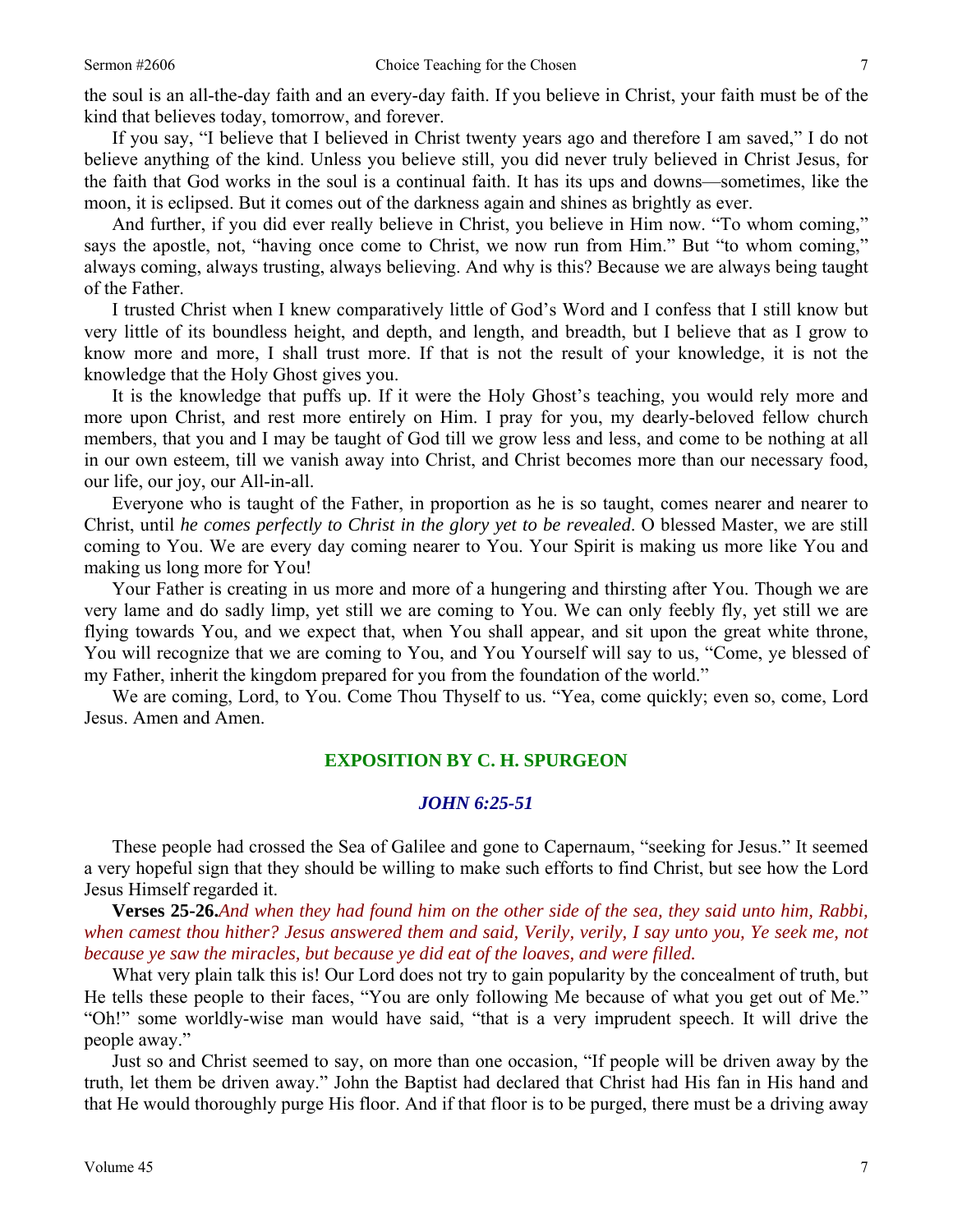of the chaff. Our Lord's example should teach us to speak in His name nothing less and nothing more than the truth in all love and kindness.

 After thus pointing out the true motive which made the people seek Him, our Savior uttered a very singular paradox—

**27.** *Labour not for the meat which perisheth, but for that meat which endureth unto everlasting life, which the Son of man shall give unto you: for him hath God the Father sealed.*

 Is it not strange that Christ says, "Labour not for the very thing which you cannot get without labouring for it" and then He says, "Labour for that which you cannot get by labouring for it"? He virtually tells us that it is so, by adding the words, "which the Son of Man shall give unto you," plainly proving that it does not come as the result of human labor, but as the free gift of the Son of God. He that is wise will spell out the meaning of the paradox, but he that is blind will stumble over the letter of it and not discern the spiritual interpretation.

**28.** *Then said they unto him, What shall we do, that we might work the works of God?*

 "We want to do the best works, the noblest works, the most acceptable works in all the world. Tell us what we should do in order to perform a Godlike work."

**29.** *Jesus answered and said unto them, This is the work of God*,—

"The highest and best work which you can accomplish is"—

**29.** *That ye believe on him whom he hath sent.*

 Faith is the noblest of the graces. It is the very essence of true worship. It contains within itself the germs of all excellence, and the man who believes in Christ has done that which is more pleasing to God than anything else in all the world.

**30-31.** *They said therefore unto him, What sign shewest thou then, that we may see, and believe thee? what dost thou work? Our fathers did eat manna in the desert; as it is written, He gave them bread from heaven to eat.* 

 Do you see the drift of their talk? They are still looking after the loaves and fishes, and therefore, whatever Christ may say, they turn the discourse round that way. If they can get from Christ something to eat, they will believe in Him—what groveling, earth-bound creatures they were!

**32-33.** *Then Jesus said unto them, Verily, verily, I say unto you, Moses gave you not that bread from heaven; but my Father giveth you the true bread from heaven. For the bread of God is he which cometh down from heaven, and giveth life unto the world.* 

 "The best and noblest bread—the bread which has Deity in it—the bread which can feed your souls, and sustain you with everlasting life, 'the bread of God is he which cometh down from heaven, and giveth life unto the world.'"

**34.** *Then said they unto him, Lord, give us this bread*.

 They said this not knowing what they said, and not understanding what He meant. Bread for the body was all that they wanted. Their cry was, "Give us bread, and we are content." They had no spiritual appetite for Christ, "the bread of God."

**35-36.** *And Jesus said unto them, I am the bread of life: he that cometh to me shall never hunger; and he that believeth on me shall never thirst. But I said unto you, That ye also have seen me, and believe not.* 

 These were the very people whom He had fed on the other side of the sea, yet they were craving for more. That kind of bread cannot stay their hunger for long. They had not received Him as their Savior, else they would have been well-content with Him and would have asked for nothing more.

**37-39.** *All that the Father giveth me shall come to me; and him that cometh to me I will in no wise cast out. For I came down from heaven, not to do mine own will, but the will of him that sent me. And this is the Father's will which hath sent me, that of all which he hath given me I should lose nothing, but should raise it up again at the last day.* 

 Christ will not lose one whom the Father gave Him, nay, nor any part of one. He will not lose the body of any one of His people any more than He will lose the soul of one.